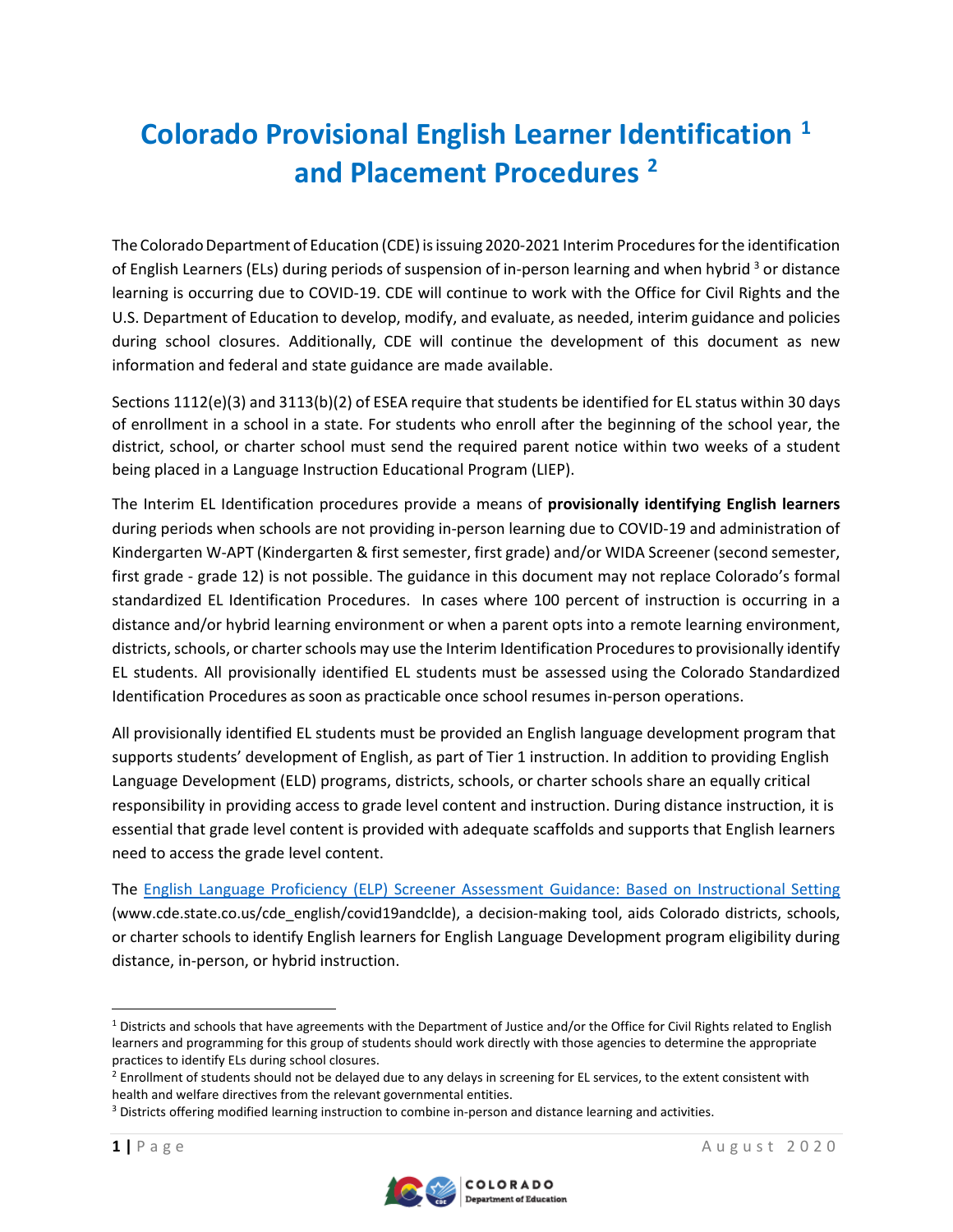The decision-making tool should be used to accompany the 5-step Interim EL Identification Procedures during extended school closures outlined below:

*Step 1*: Administer the Home Language Survey (HLS) to all students new to the district as part of the district's enrollment process during periods of suspension of in-person learning. Conduct a family interview to confirm responses provided on the HLS. When a language other than/in addition to English is confirmed, proceed to step 2.

*Step 2*: Conduct a Student Interview remotely to determine level of ELP (via phone, Skype, Zoom, etc.). Districts determine whether to follow district procedures to assess a student's ELP in speaking, listening and interaction **or** to use CDE developed sample questions and rubrics found in Appendix A.

**Step 3:** Determine whether the student is an English learner using Student Interview results and make a provisional EL identification determination.

**Step 4:** Notify parents and/or legal guardians in writing of screening test results and provisional EL identification determination.

*Step 5*: Code student as EL in Data Pipeline. Document and track provisionally identified EL students internally. When in-person instruction resumes, administer Kindergarten W-APT and/or WIDA Screener to confirm provisional EL identification is coded appropriately in Date Pipeline.



# *Step 1***: Administer the [Home Language Survey \(HLS\)](http://www.doe.mass.edu/ele/resources/communications.html) to all newly enrolling students.**

A Home Language Survey (HLS) must be completed by all newly enrolling families as part of the district's standardized registration process to identify students who have a language influence other than or in addition to English. The HLS must be completed for each student; it should be provided in the language(s) most frequently spoken in the local community. If the district or school personnel determine a language influence other than or in addition to English is present, conduct a family interview to confirm responses on the HLS, then proceed to Step 2.

*During suspension of in-person learning due to COVID-19, the HLS must be completed online or remotely by district-trained enrollment personnel via a means of communication that is accessible to the families and the district, such as by phone, Skype, Zoom, etc. Parents can also complete the HLS and mail it back to the district, if necessary.* 

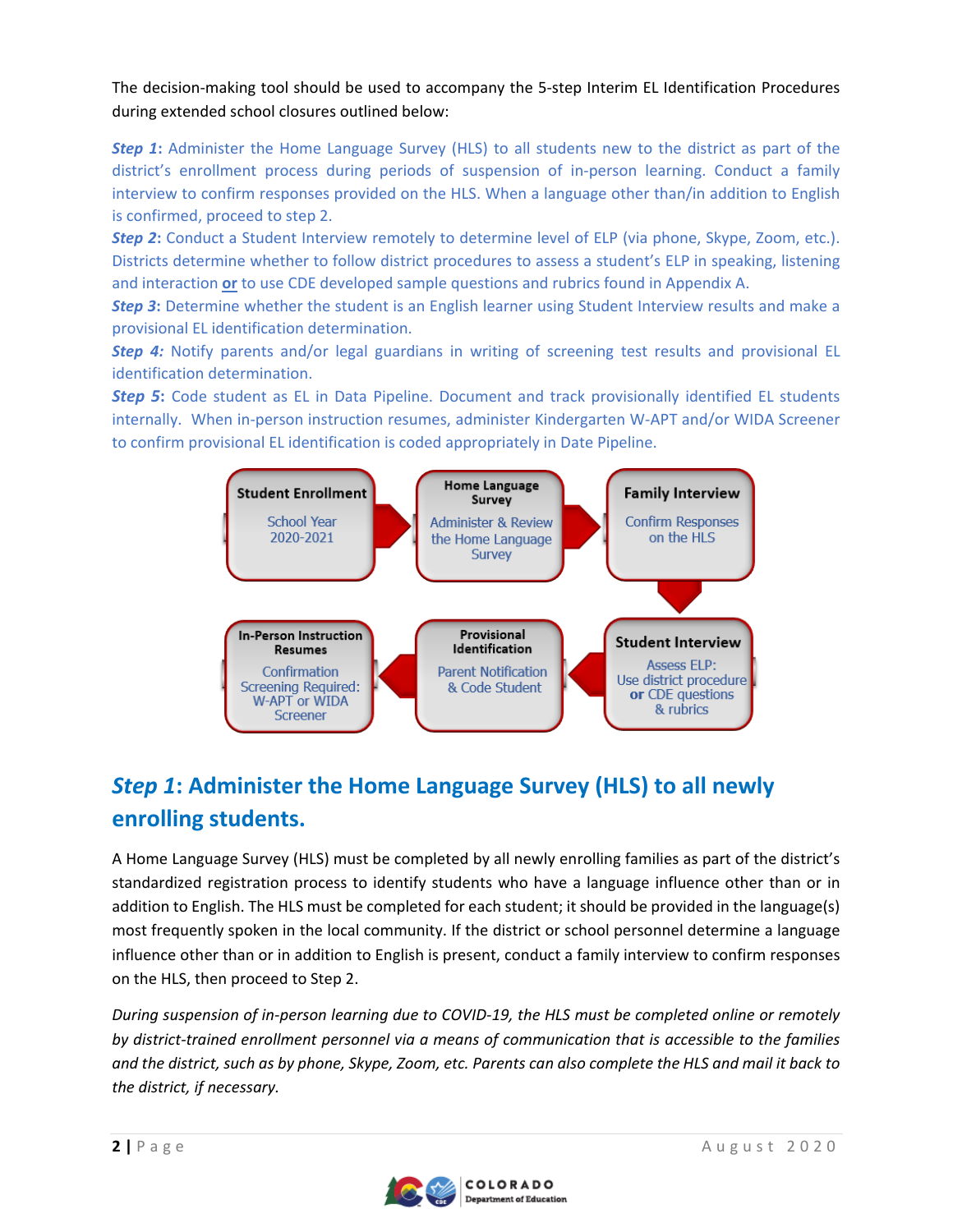# *Step 2***: Conduct an interview remotely with the student (via phone, Skype, Zoom, etc.) when the school/district confirms a language influence other than/in addition to English to determine English proficiency level.**

Districts must conduct an interview with **all** students for whom there is a language influence other than or in addition to English. This interview may be conducted remotely. *During suspension of in-person learning due to COVID-19, the following limited exceptions apply:*

- $\triangleright$  Students who were previously classified as ELs and were then reclassified as Monitor 1, Monitor 2, Exit 1, or Exit 2 in their former Colorado districts;
- $\triangleright$  EL students who transferred from another district within Colorado or with ACCESS results from school year 2019-2020.

In the absence of the Kindergarten W-APT and/or WIDA Screener assessments due to suspension of inperson instruction, the Student Interview, either Option A **or** Option B, described below, must be conducted for each student in which the HLS and other background information indicate a language influence other than English is present in the student's home. If there is no language other than English, or if the student uses American Sign Language (ASL) and there is no history of use of languages other than English, or if ASL is indicated on the HLS, there is no need to conduct the Student Interview.

The Student Interview, both Option A **and** Option B should consist of questions at varying levels of proficiency that are meant to prompt interaction between the interviewer and the student that will make it possible to determine the student's proficiency in listening, speaking, and interaction. Interviewers must have strategies in place to ensure students who do not have experience interacting with someone through a screen are comfortable during the remote interview.

**District determines to use Student Interview Option A -** Implement district developed questions and associated evaluation tool to conduct an informal interview with the student. This informal oral assessment must include questions at various levels of proficiency, but interviewers should tailor the interaction as necessary, based on the apparent proficiency of the student and their age.

**District determines to use Student Interview Option B -** Complete the speaking, listening and interaction domains using the sample questions on page 6 of this document and associated rubrics found in Appendix A: *Rubric 1 - Interaction, Listening, and Speaking Language Use Inventory.* 

Additional Student Interview Option B Considerations:

- Stop at the level where a student has difficulty responding.
- If the student has difficulty responding at a particular level, ask a question or two from the previous level to end on a positive note.
- Generally, a student who easily communicates at a "High Level" is NOT likely to qualify for EL status. "Moderate and Low Levels" would likely qualify for EL status.

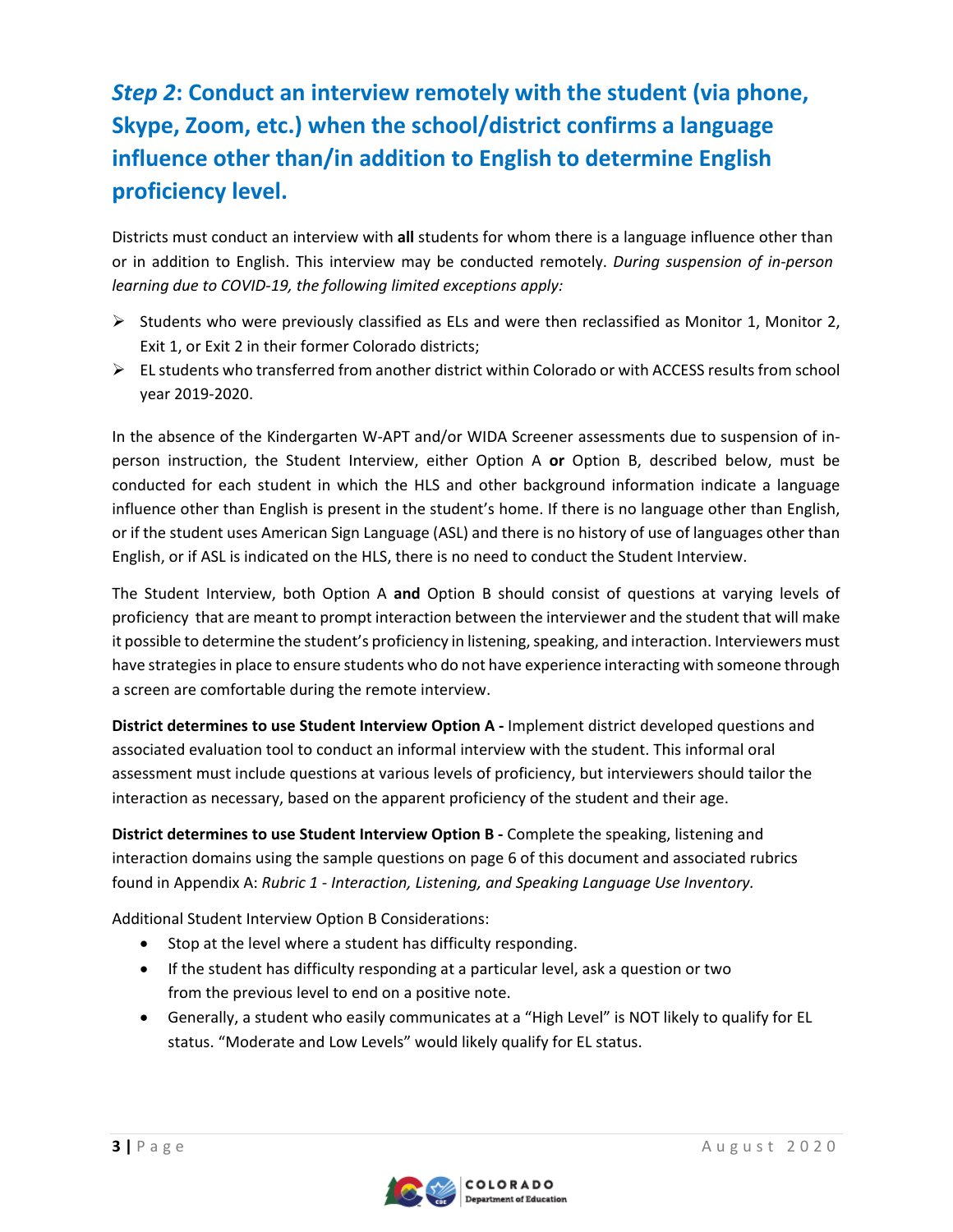**NOTE: If a student is unable to complete the Student Interview process described above, (e.g., because of a disability or refusal) the determination of EL status must be made based on the remaining available evidence gathered from the HLS, parent interview, and academic records review.** 

# *Step 3***: Determine whether the student is an EL using Student Interview results and determine provisional English language proficiency level and appropriate instructional placement.**

Districts should make a **provisional** determination about the student's English language proficiency gathered in Step 2. The district's chosen method of instructional delivery to address student's English proficiency level should provide opportunities to participate meaningfully and equally in the district's educational programs.

Consistent with federal and state civil rights laws, school districts must continue to provide English language development instruction to English learners, consistent with the need to protect the health and safety of students and staff.

### *Step 4:* **Notify parents and/or legal guardians of screening results and provisional placement decision.**

Districts must provide parents with a written description of the **provisional** identification and placement in the ELD program. Communicate with parents, using interpreters as needed, to explain the parent notification letter in order to ensure understanding of the district, school, or charter school's ELD program and services. In addition, inform parents that when schools reopen for in-person instruction, districts must administer either Kindergarten W-APT and/or WIDA Screener, to confirm provisional EL identification status.

### *Step 5***: Districts, schools, or charter schools may code the student as an EL before administering an in-person language proficiency screening assessment.**

In cases where distance instruction is occurring or when a parent opts into a distance learning environment, districts, schools, or charter schools may code provisionally identified students as ELs, using the Student Demographic data elements: Language Proficiency, Language Background, and Language Instruction Program fields. Once in-person instruction resumes all provisionally identified EL students must be administered the W-APT and/or WIDA Screener, as outlined in the [Colorado Standardized](http://www.cde.state.co.us/cde_english/identification-placement)  [Identification Procedures](http://www.cde.state.co.us/cde_english/identification-placement) (www.cde.state.co.us/cde\_english/identification-placement).

Districts and schools **must document and internally track students** with provisional EL identification through a data set separate from the Colorado Department of Education Data Pipeline.

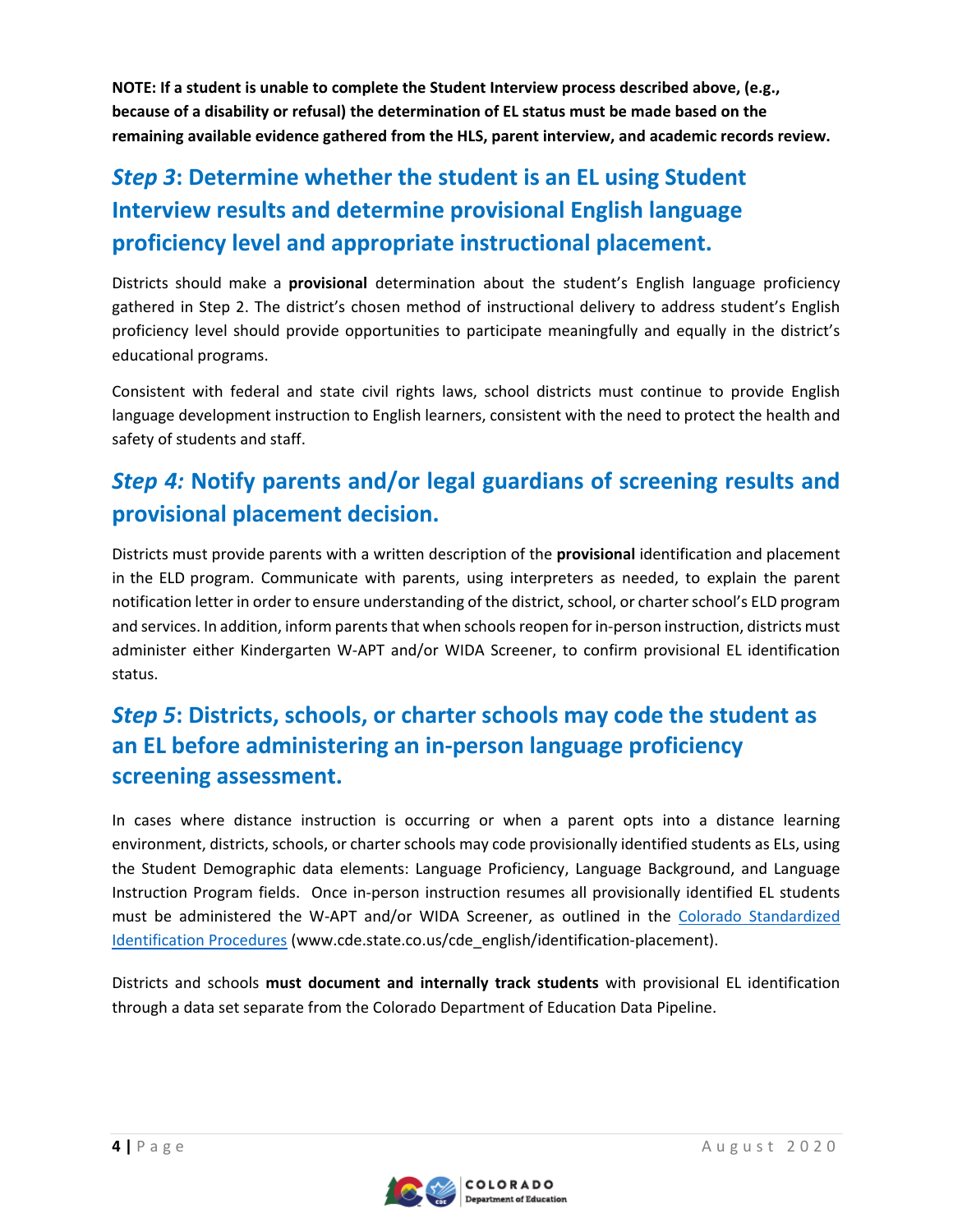#### **ATTENTION:**

- **1. The Colorado Provisional English Learner Identification and Placement Procedures and the English Language Proficiency Screener Assessment Guidance: Based on Instructional Setting documents should be used together to make EL identification procedural decisions for SY2020-2021.**
- **2. Documentation in Student File is required. The district must ensure that students who are given a provisional status assignment (identified as EL or non-EL) are tracked internally by some means (e.g., a special code in the local student management system). Once in-person instruction resumes, students must be assessed according to the [Colorado Standardized Identification](http://www.cde.state.co.us/cde_english/identification-placement) [Procedures](http://www.cde.state.co.us/cde_english/identification-placement) (www.cde.state.co.us/cde\_english/identification-placement) to ensure appropriate EL identification and placement.**
- **3. Districts, schools, or charter schools offering in-person or hybrid instruction should follow Colorado's Standardized Identification Procedures to identify EL students including administering Kindergarten W-APT and/or WIDA Screener assessments when students are physically in the school building.**
- **4. The U.S. Department of Education Fact Sheet: [Providing Services to English Learners](https://www2.ed.gov/documents/coronavirus/covid-19-el-factsheet.pdf) During the [COVID-19 Outbreak](https://www2.ed.gov/documents/coronavirus/covid-19-el-factsheet.pdf) (www2.ed.gov/documents/coronavirus/covid-19-el-factsheet.pdf) outlines States' responsibilities to English learners and their parents during the extended school closures and, in some cases, the move to remote learning due to the national emergency caused by the novel Coronavirus disease 2019 (COVID-19).**

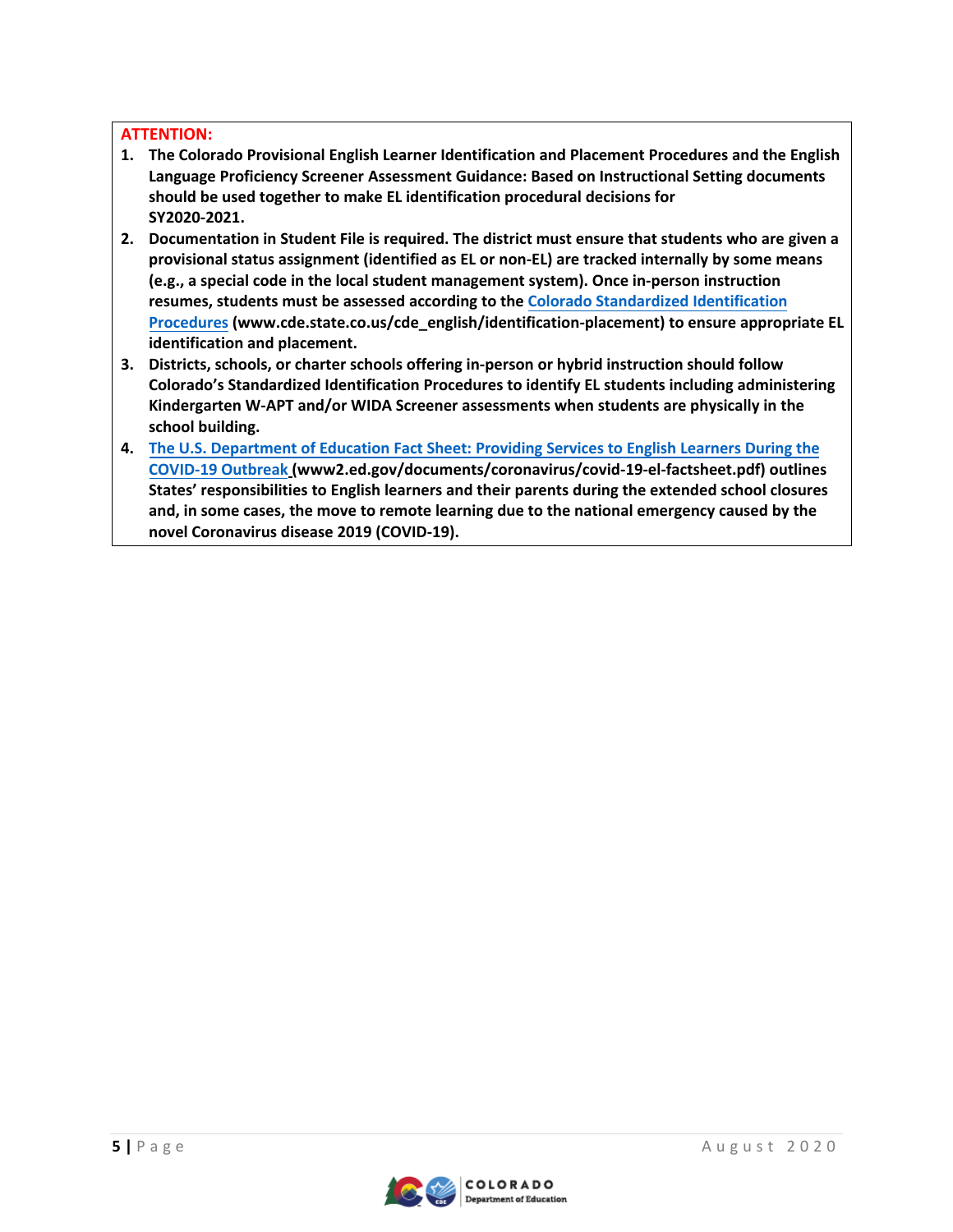### **Student Interview Sample Questions**

| Ask questions at low levels of difficulty and progress in difficulty |                                                                                                                           |                                                                                                                                                                                                                                              |                                                                                                                                                                                                                                                                                                                                                                 |  |
|----------------------------------------------------------------------|---------------------------------------------------------------------------------------------------------------------------|----------------------------------------------------------------------------------------------------------------------------------------------------------------------------------------------------------------------------------------------|-----------------------------------------------------------------------------------------------------------------------------------------------------------------------------------------------------------------------------------------------------------------------------------------------------------------------------------------------------------------|--|
| Grade                                                                | Low Level                                                                                                                 | <b>Moderate Level</b>                                                                                                                                                                                                                        | <b>High Level</b>                                                                                                                                                                                                                                                                                                                                               |  |
| $K-1$                                                                | What is your name?<br>How old are you?<br>What is your favorite color?                                                    | Tell me about someone in your family?<br>What do you like to do with your friends?<br>What shows do you like to watch on TV?<br>What foods don't you like? Why?                                                                              | How is a dog different from a cat?<br>How is a dog the same as a cat?<br>What is your favorite book/movie? Tell me why.<br>What would you do if you fell down and hurt your knee?                                                                                                                                                                               |  |
| $2 - 5$                                                              | What is your name?<br>How old are you?<br>When is your birthday?                                                          | What would you want to do on your next birthday?<br>What is your favorite game? How do you play it?<br>What do you like to do with friends/family?<br>What foods don't you like? Tell me why.<br>What kind of food do you like? Tell me why. | What is your favorite subject in school? Tell me why?<br>How is a banana different from an orange?<br>How is a banana the same as an orange?<br>Describe your favorite book/movie?<br>Can you tell me about a character in a book/movie?<br>If you could have one wish, what would it be? Tell me why.                                                          |  |
| $6 - 8$                                                              | What is your name?<br>Where do you live?<br>Tell me about someone in your fami<br>What do you like to do after<br>school? | What do you like to do on the weekends?<br>What shows do you like to watch on TV?<br>What kind of music do you not like to listen to?<br>Tell me about your favorite (sports team, video<br>game, toy, or hobby)?                            | What is your favorite subject in school? Explain why.<br>Convince me why I should like your favorite (sports team/video<br>game.)<br>How is a television different/same from a computer?<br>Tell me about a special place you have been to.<br>Explain why this place is special to you?<br>Your best friend is crying. Describe what would you do?             |  |
| $9 - 12$                                                             | What is your favorite color?<br>Where do you live?<br>Tell me about a special person in<br>your life.                     | Tell me about your favorite family trip.<br>What kind of books do you like to read?<br>What is your favorite TV show? Tell me why.                                                                                                           | What job would you never want to do? Tell me why.<br>How is a car different/same from a motorcycle?<br>Tell me something I might not know about the place you were<br>born.<br>What would you do if there was a fire in the house?<br>Describe a job that you think is useful for society. Explain why.<br>Describe your favorite teacher/friend/family member. |  |

*Student Interview Sample Questions adapted from the NY State Education Department*

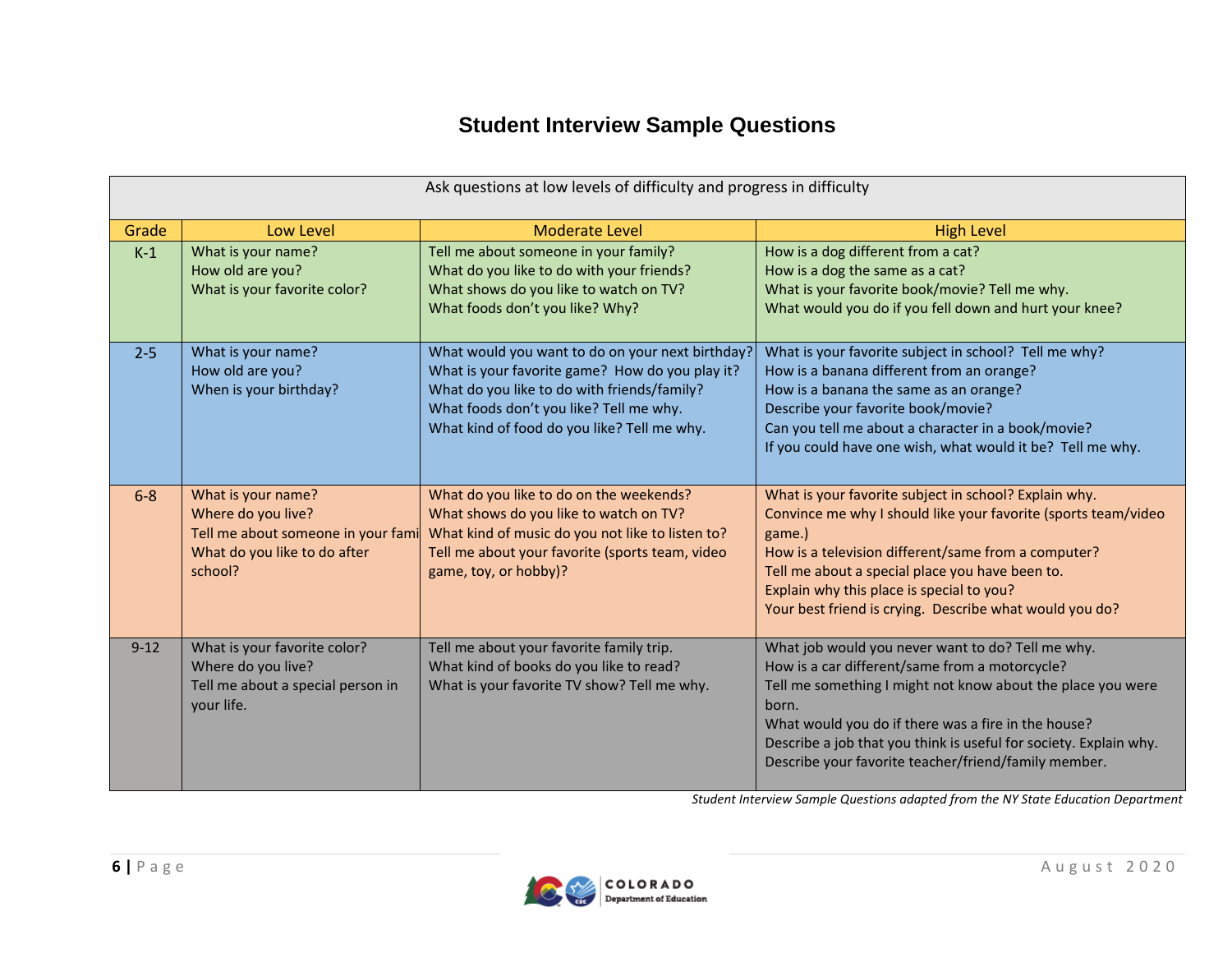### **Appendix A<sup>4</sup>**

#### **Grade: Kindergarten - 1**

#### **Rubric 1 - Interaction, Listening, and Speaking Language Use Inventory**

Student:

Evaluator's Name:

Interview Date(s):

Domain:

|                                            | <b>LOW</b>                                                                                                                                                                                                                                                                                                              | <b>MODERATE</b>                                                                                                                                                                                                                                                                                     | <b>HIGH</b>                                                                                                                                                                                                                         | <b>Notes</b> |
|--------------------------------------------|-------------------------------------------------------------------------------------------------------------------------------------------------------------------------------------------------------------------------------------------------------------------------------------------------------------------------|-----------------------------------------------------------------------------------------------------------------------------------------------------------------------------------------------------------------------------------------------------------------------------------------------------|-------------------------------------------------------------------------------------------------------------------------------------------------------------------------------------------------------------------------------------|--------------|
| Interaction                                | Can engage in very short social<br>exchanges and sustain the<br>conversation with substantial<br>support. Can communicate in<br>simple and routine tasks<br>requiring a simple and direct<br>exchange of information on<br>familiar topics and activities,<br>possibly using provided language<br>frames or structures. | Can function in most social<br>situations in the classroom. Can<br>enter unprepared in<br>conversation on topics that are<br>familiar, of personal interest, or<br>$\Box$<br>connected to everyday life. Can<br>use provided language frames or<br>structures as models for original<br>expression. | Can use language<br>spontaneously, flexibly,<br>and effectively for social<br>and academic purposes.<br>Can formulate ideas and<br>opinions with precision<br>and relate contributions<br>skillfully to those of other<br>speakers. |              |
| Listening                                  | Can understand the main point in<br>simple messages in slow and<br>clear standard speech. Can<br>understand phrases and high<br>frequency vocabulary related to<br>familiar topics.                                                                                                                                     | Can understand the main points<br>in slow and clear standard<br>speech on familiar topics in<br>$\mathbf{L}$<br>discussions, presentations, and<br>educational videos.                                                                                                                              | Can understand extended<br>speech even when it is<br>not clearly structured and<br>when relationships are<br>only implied and not<br>signaled explicitly.                                                                           |              |
| Speaking                                   | Can use a series of connected<br>phrases and short, simple<br>$\blacksquare$<br>sentences to talk in simple terms<br>about familiar topics.                                                                                                                                                                             | Can use a series of connected<br>phrases and short, simple<br>sentences to talk in simple terms<br>$\mathbf{L}$<br>about familiar and academic<br>topics.                                                                                                                                           | Can present clear,<br>expanded discourse<br>about a familiar or<br>academic topic using<br>some content-specific<br>vocabulary.                                                                                                     |              |
| <b>Provisional</b><br><b>Determination</b> |                                                                                                                                                                                                                                                                                                                         |                                                                                                                                                                                                                                                                                                     |                                                                                                                                                                                                                                     |              |

Generally, a student who easily communicates at a "High Level" is NOT likely to qualify for EL status. "Moderate and Low Levels" would likely qualify for EL status.

\_\_\_\_\_\_\_\_\_\_\_\_\_\_\_\_\_\_\_\_\_

<sup>4</sup> Massachusetts Department of Elementary and Secondary Education, Center for Instructional Support, Office of English Language Acquisition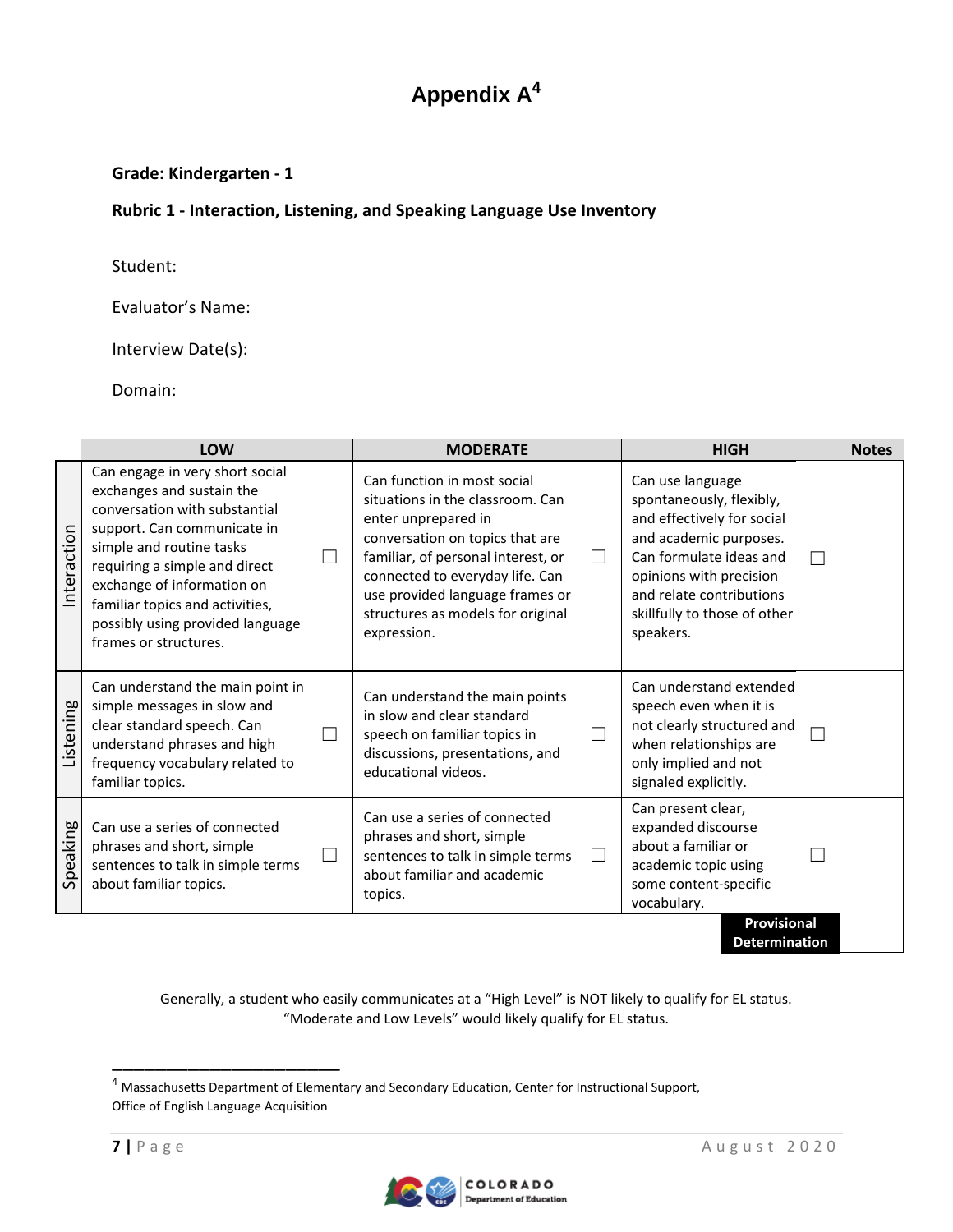### **Rubric 1 - Interaction, Listening, and Speaking Language Use Inventory**

Student:

Evaluator's Name:

Interview Date(s):

Domain:

|             | <b>LOW</b>                                                                                                                                                                                                                                                                                                           | <b>MODERATE</b>                                                                                                                                                                                                                                                                        | <b>HIGH</b>                                                                                                                                                                                                                      | <b>Notes</b> |
|-------------|----------------------------------------------------------------------------------------------------------------------------------------------------------------------------------------------------------------------------------------------------------------------------------------------------------------------|----------------------------------------------------------------------------------------------------------------------------------------------------------------------------------------------------------------------------------------------------------------------------------------|----------------------------------------------------------------------------------------------------------------------------------------------------------------------------------------------------------------------------------|--------------|
| Interaction | Can engage in very short social<br>exchanges and sustain the<br>conversation with substantial<br>support. Can communicate in<br>simple and routine tasks requiring<br>a simple and direct exchange of<br>information on familiar topics and<br>activities, possibly using provided<br>language frames or structures. | Can function in most social<br>situations in the classroom. Can<br>enter unprepared in conversation<br>on topics that are familiar, of<br>personal interest, or connected to<br>everyday life. Can use provided<br>language frames or structures as<br>models for original expression. | Can use language<br>spontaneously, flexibly, and<br>effectively for social and<br>academic purposes. Can<br>formulate ideas and opinions<br>with precision and relate<br>contributions skillfully to<br>those of other speakers. |              |
| Listening   | Can understand the main point in<br>simple messages in slow and clear<br>standard speech. Can understand<br>phrases and high frequency<br>vocabulary related to familiar<br>topics.                                                                                                                                  | Can understand the main points<br>in slow and clear standard speech<br>on familiar topics in discussions,<br>presentations, and educational<br>videos.                                                                                                                                 | Can understand extended<br>speech even when it is not<br>clearly structured and when<br>relationships are only<br>implied and not signaled<br>explicitly.                                                                        |              |
| Speaking    | Can use a series of connected<br>phrases and short, simple<br>sentences to talk in simple terms<br>about familiar topics.                                                                                                                                                                                            | Can use a series of connected<br>phrases and short, simple<br>sentences to talk in simple terms<br>about familiar and academic<br>topics.                                                                                                                                              | Can present clear, expanded<br>discourse about a familiar or<br>academic topic using some<br>content-specific vocabulary.                                                                                                        |              |
|             |                                                                                                                                                                                                                                                                                                                      |                                                                                                                                                                                                                                                                                        | <b>Provisional</b><br><b>Determination</b>                                                                                                                                                                                       |              |

Generally, a student who easily communicates at a "High Level" is NOT likely to qualify for EL status. "Moderate and Low Levels" would likely qualify for EL status.

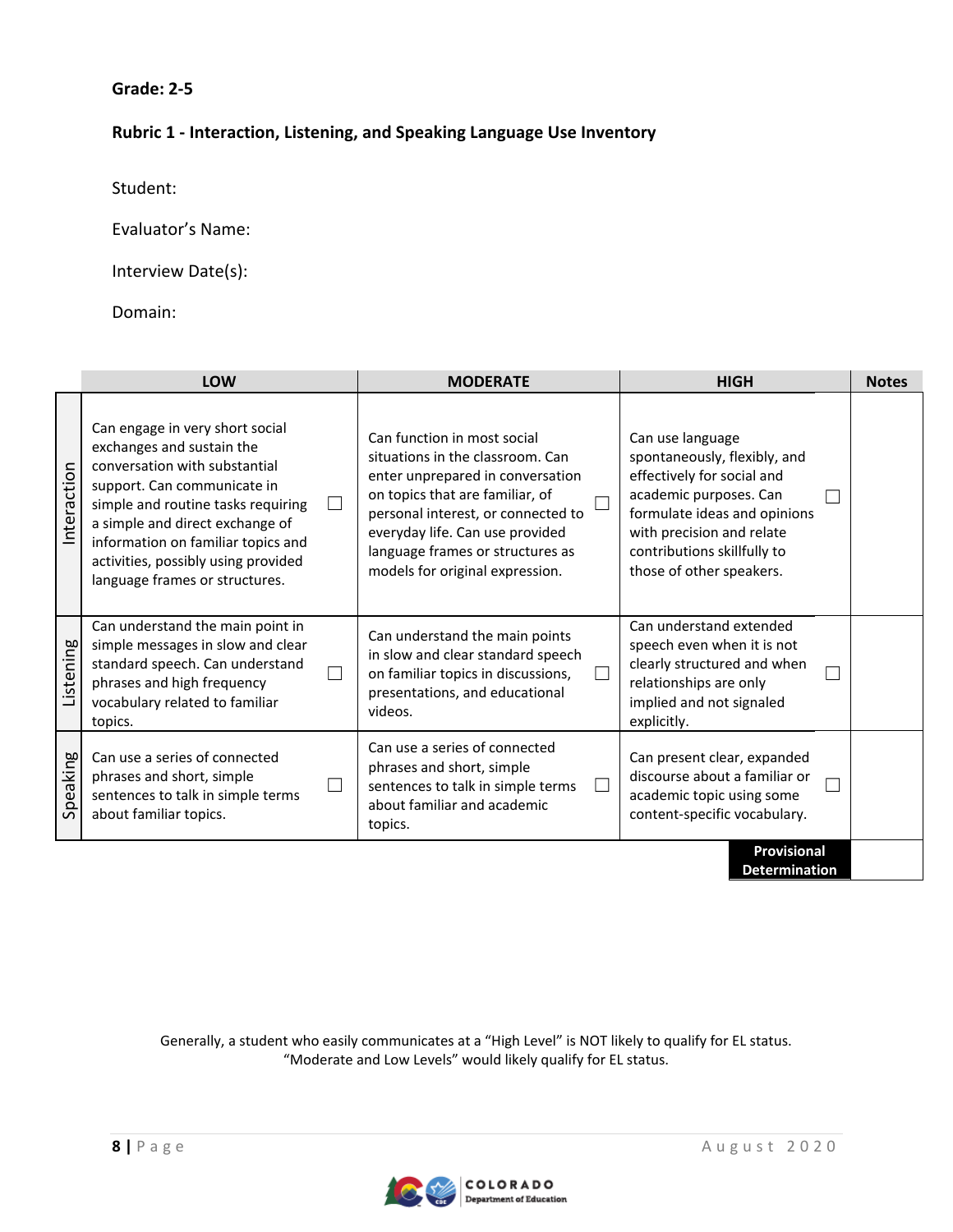#### **Grades: 6-8**

#### **Rubric 1 - Interaction, Listening, and Speaking Language Use Inventory**

Student:

Evaluator's Name:

Interview Date(s):

Domain:

|             | <b>LOW</b>                                                                                                                                                                                                                                                                                                              | <b>MODERATE</b>                                                                                                                                                                                                                                                                        | <b>HIGH</b>                                                                                                                                                                                                                         | <b>Notes</b> |
|-------------|-------------------------------------------------------------------------------------------------------------------------------------------------------------------------------------------------------------------------------------------------------------------------------------------------------------------------|----------------------------------------------------------------------------------------------------------------------------------------------------------------------------------------------------------------------------------------------------------------------------------------|-------------------------------------------------------------------------------------------------------------------------------------------------------------------------------------------------------------------------------------|--------------|
| Interaction | Can engage in very short social<br>exchanges and sustain the<br>conversation with substantial<br>support. Can communicate in<br>simple and routine tasks<br>requiring a simple and direct<br>exchange of information on<br>familiar topics and activities,<br>possibly using provided language<br>frames or structures. | Can function in most social situations<br>in the classroom. Can enter<br>unprepared in conversation on topics<br>that are familiar, of personal interest,<br>or connected to everyday life. Can use<br>provided language frames or<br>structures as models for original<br>expression. | Can use language<br>spontaneously, flexibly,<br>and effectively for social<br>and academic purposes.<br>Can formulate ideas and<br>opinions with precision and<br>relate contributions<br>skillfully to those of other<br>speakers. |              |
| Listening   | Can understand the main point in<br>simple messages in slow and<br>clear standard speech. Can<br>understand phrases and high<br>frequency vocabulary related to<br>familiar topics.                                                                                                                                     | Can understand the main points in<br>slow and clear standard speech on<br>familiar topics in discussions,<br>presentations, and educational<br>videos.                                                                                                                                 | Can understand extended<br>speech even when it is not<br>clearly structured and<br>when relationships are only<br>implied and not signaled<br>explicitly.                                                                           |              |
| Speaking    | Can use a series of connected<br>phrases and short, simple<br>sentences to talk in simple terms<br>$\Box$<br>about familiar topics with little to<br>no content-specific vocabulary.                                                                                                                                    | Can use a series of connected phrases<br>and short, simple sentences to talk in<br>simple terms and some content-<br>specific vocabulary about familiar and<br>academic topics.                                                                                                        | Can present clear,<br>expanded discourse about<br>a familiar or academic topic<br>using content-specific<br>vocabulary.                                                                                                             |              |
|             |                                                                                                                                                                                                                                                                                                                         |                                                                                                                                                                                                                                                                                        | Provisional                                                                                                                                                                                                                         |              |

**Determination**

Generally, a student who easily communicates at a "High Level" is NOT likely to qualify for EL status. "Moderate and Low Levels" would likely qualify for EL status.